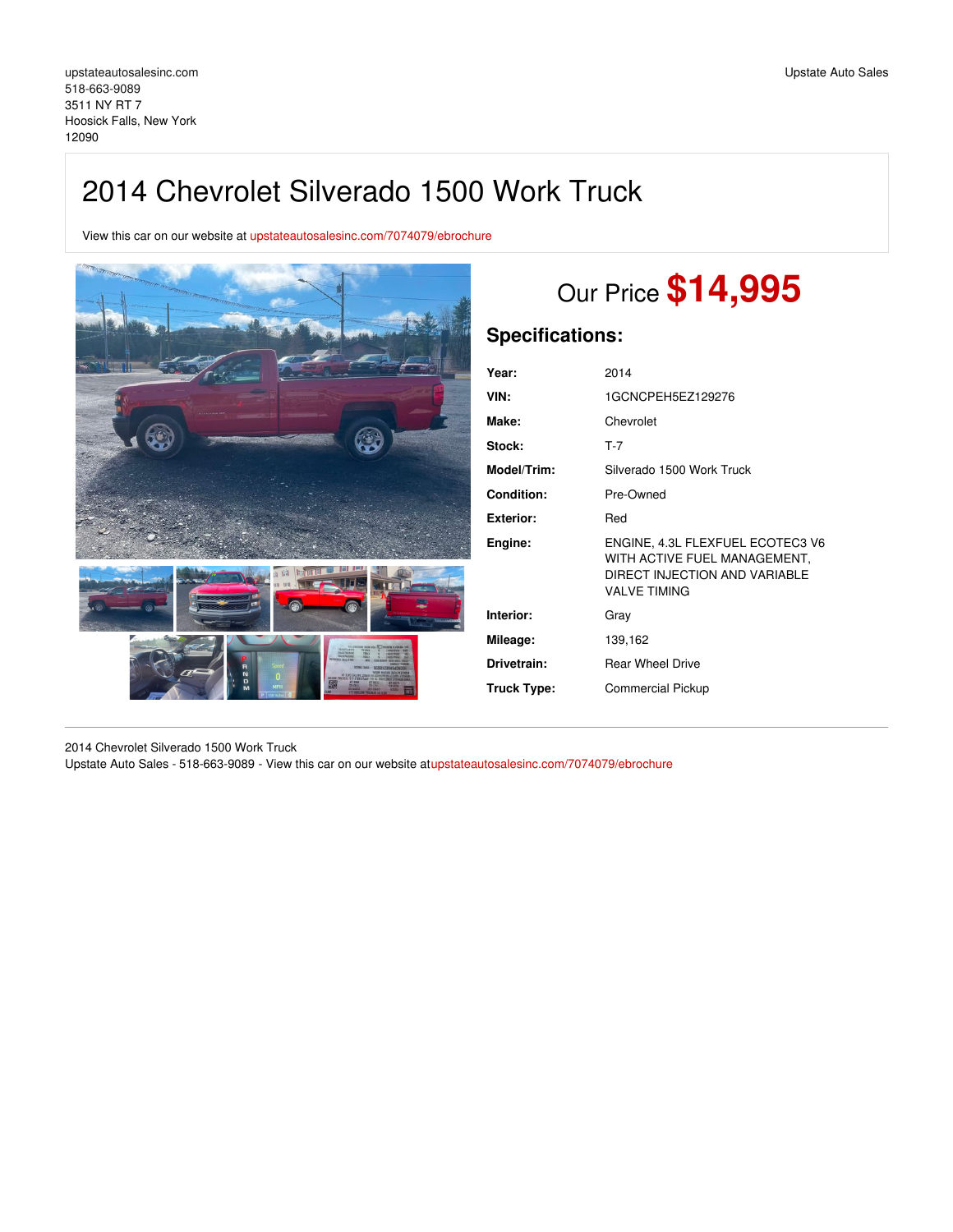

#### 2014 Chevrolet Silverado 1500 Work Truck

Upstate Auto Sales - 518-663-9089 - View this car on our website a[tupstateautosalesinc.com/7074079/ebrochure](https://upstateautosalesinc.com/vehicle/7074079/2014-chevrolet-silverado-1500-work-truck-hoosick-falls-new-york-12090/7074079/ebrochure)

## **Installed Options**

#### **Interior**

- Air conditioning, single-zone- Assist handle, front passenger on A-pillar
- Cruise control, electronic with set and resume speed, steering wheel-mounted
- Door locks, power
- Driver Information Center, 3.5-inch diagonal monochromatic display provides warning messages and basic vehicle information
- Floor covering, Graphite-colored rubberized-vinyl, no floor mats included
- Instrumentation, 6-gauge cluster featuring speedometer, fuel level, engine temperature, tachometer, voltage and oil pressure
- Seats, front 40/20/40 split-bench, 3-passenger, driver and front passenger manual recline with outboard head restraints and center fold-down armrest with storage. Vinyl has fixed lumbar and cloth has manual adjustable driver lumbar.
- Steering column, Tilt-Wheel, manual with theft-deterrent locking feature

#### **Exterior**

- Bumpers, front, Black- Bumpers, rear, Black- CornerStep, rear bumper
- Door handles, Black- Glass, solar absorbing, tinted- Headlamps, halogen reflector
- Lamps, cargo area, cab mounted with switch on center switch bank
- Mirrors, outside manual, Black- Tailgate and bed rail protection cap, top
- Tailgate, locking utilizes same key as ignition and door
- Tire carrier lock, keyed cylinder lock that utilizes same key as ignition and door
- Tire, spare P255/70R17 all-season, blackwall (Included and only available with (RBZ) P255/70R17 all-season, blackwall tires.)
- Tires, P255/70R17 all-season, blackwall- Wheel, full-size spare, 17" (43.2 cm) steel
- Wheels, 17" x 8" (43.2 cm x 20.3 cm) painted steel

#### **Safety**

- Air conditioning, single-zone- Assist handle, front passenger on A-pillar
- Cruise control, electronic with set and resume speed, steering wheel-mounted - Door locks, power